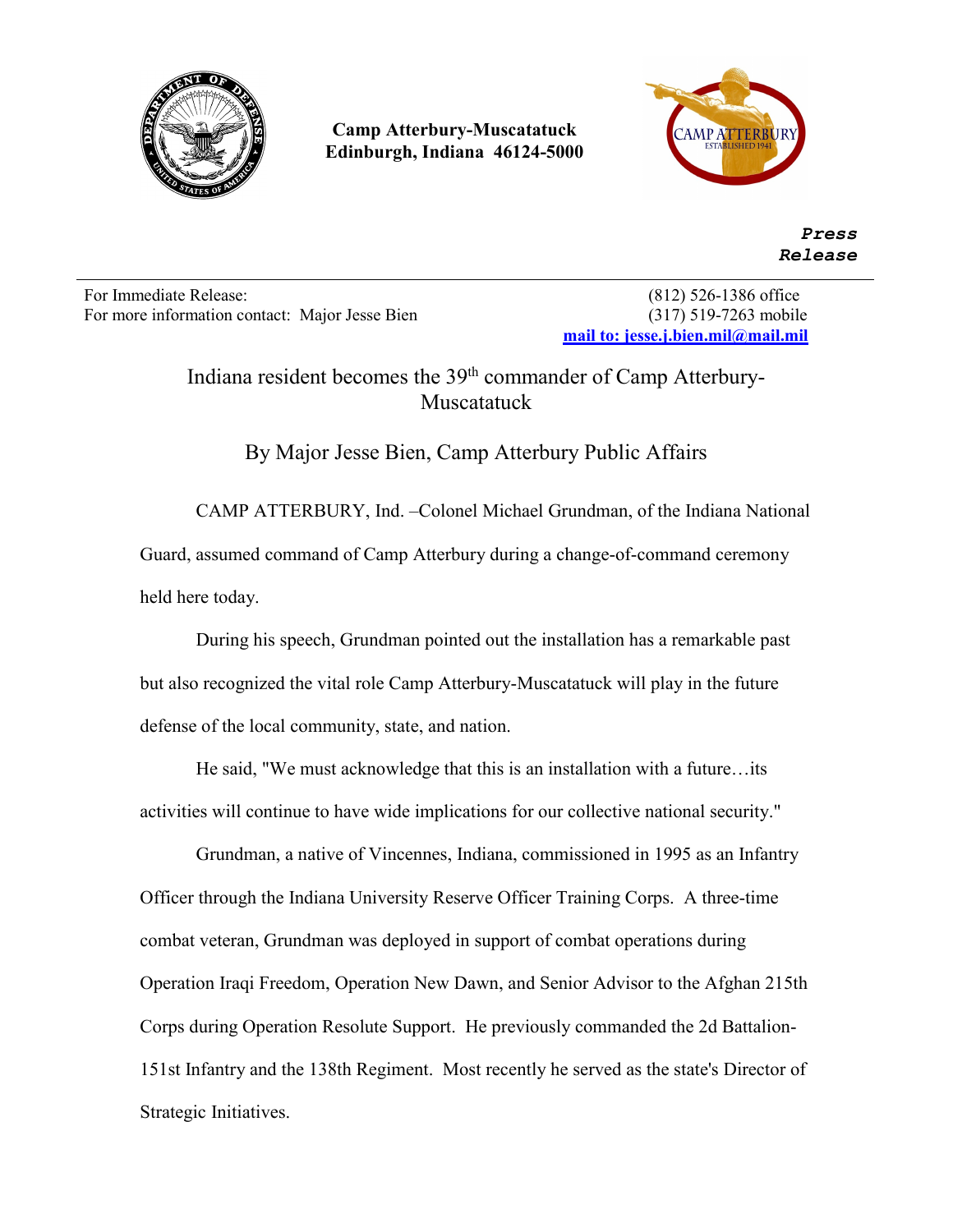



Grundman expanded upon his goals and expectations during an interview and said, "My first responsibility is to make sure that Camp Atterbury-Muscatatuck are safe and capable of providing new era training with new weapon systems to meet the multidomain threats against our nation. We must continue to modernize this installation to be able to train those who have not yet even joined the military."

Finally, he said, "we will continue providing peace-time training to our fellow service members, so still expect to hear cannon fire, helicopters, and see military convoys."

Grundman succeeded Col. Felicia Brokaw, now assigned as the special projects officer for the Indiana National Guard out of Joint Forces Headquarters in Indianapolis, Ind.



**-30-**